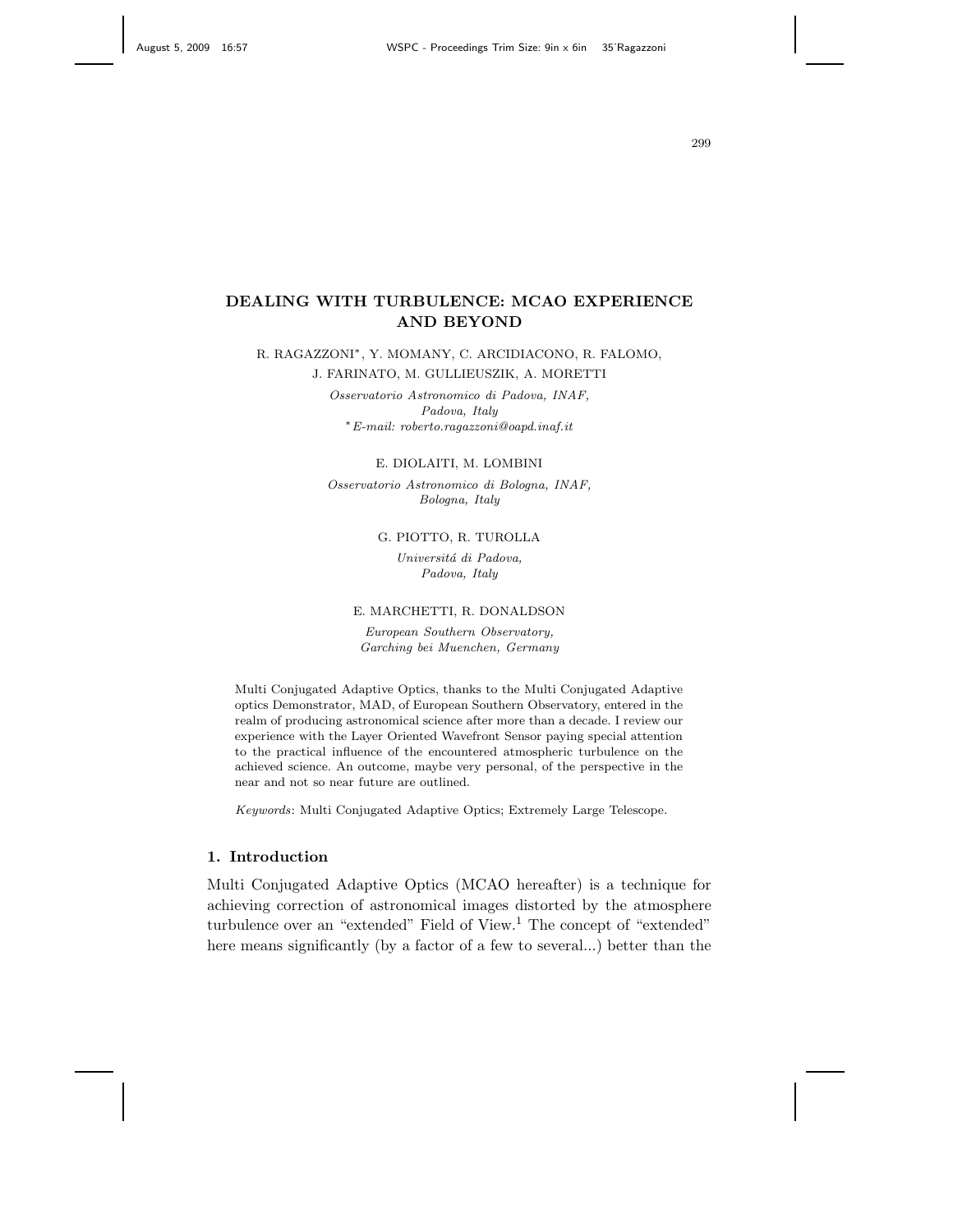isoplanatic patch size. This is accomplished by optically conjugating more than a Deformable Mirror (DM) to different heights of conjugation along the line of sight of the telescope. With a little oversimplify this means that the correction of the turbulence does no longer happens on the flat realm of the telescope pupil, just characterized by two dimensions, but it deploys also along the line of sight of the telescope, in the volume of turbulence that lies in the path of the telescope. The turbulence occurring in the conoidal shaped region on top of a large telescope acquires, in this light, a new relevance. To make a meteorological example MCAO "changes" the way one have to look in to turbulence. The same way as different problems make a different view of the same meteorological conditions. The same judgment of the meteorological conditions can be extremely different if you are looking for a leisure walking, driving or for flying, just to make an example. A combination of low ceiling with no precipitation can make flying unsafe and prohibitive, but still acceptable for both walking and driving, while a very thin fog can make vertical visibility acceptable for flying and unsafe for driving or unpleasant for walking. Adding a third dimension can makes our judgment of a situation completely different. This is true also for turbulence. A strong turbulence almost concentrated on the ground layer can make MCAO extremely easy, in spite of the total integral of the image deterioration being worse than a situation in which the degradation of the image is caused by a large number of distributed thin layers all scattered over the whole column in the line of sight with not, or little, concentration toward the ground layer. Switching to MCAO, it can pos completely new problems, so that, for example, it is irrelevant in conventional Adaptive Optics if the ground layer thickness is 10m, 100m, or 1km, while this would makes huge differences and poses strong limitations or imposed different technical approaches if the same imaging problem is attacked through MCAO. Also, MCAO is somehow generic as statement, although it clearly indicates that we care much more how is the vertical distribution of the turbulence, on top of the bi-dimensional one on the pupil surface, making the integral of the turbulence, what is generally called "seeing" to make a step back in terms of importance. If MCAO is developed at a point that the volume of the atmosphere sampled by a certain DM has, or it can be assumed to have, the same horizontal speed, the accuracy of a wavefront prediction based upon the Taylor's hypothesis (the one of "frozen layers") can makes a huge difference in the limiting magnitude, or in the Signal to Noise Ratio attainable with a certain Laser Guide Star, in the MCAO correction. Dealing with turbulence using MCAO, in other words,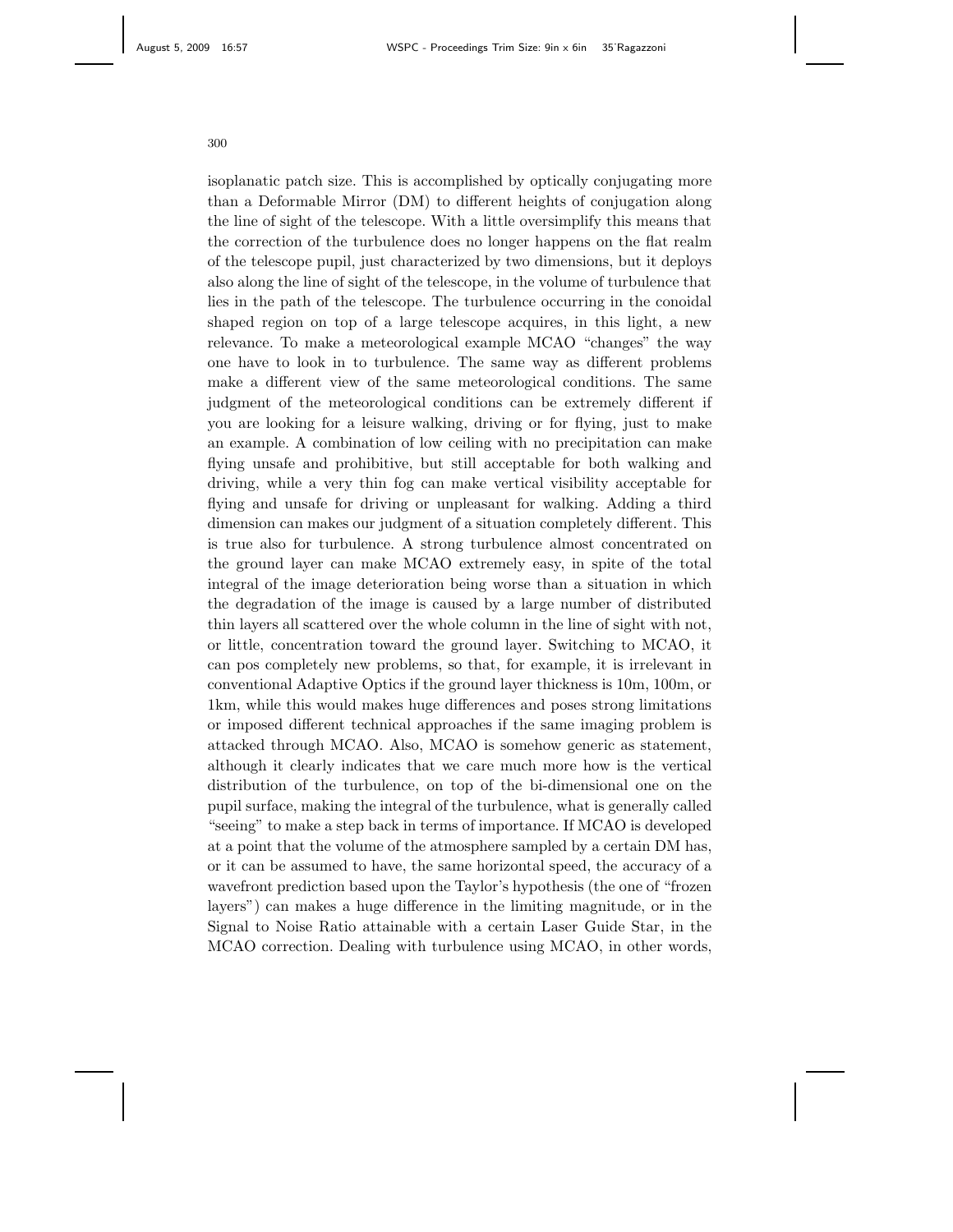open a completely new realm and it is obvious to me we are just starting to scratch the surface and interesting news are awaiting us. In the following I will try to give a short background to the problem and to express my impressions on our experience with MCAO, and my initial views on what can going to happen in the near future.

## **2. A Brief History of MCAO**

The "father" of MCAO is, without any doubt, Jacques Beckers. In a couple of short, little, probably kept for too-futuristic for some time, conference papers1,2 wrote around the end of the 80s encompass most of the concepts that will be revisited in the decade occurring about ten years later his work. The most relevant one, that I would like to recall here, is that, in principle, and with the proper knowledge of the turbulence, and assuming that the turbulence power is uniformly distributed along the vertical axis, the introduction of a DM can account for the same volume of turbulence individuated by a certain distance for the conjugation of it. In other words, in an MCAO with a certain Field of View, each DM can compensate turbulence up to, say, a certain distance from the DM. If this distance is, just to make an example, 5km, one DM can only compensate for this turbulence, and the residual one will deteriorate the whole image. This is the concept of Ground Layer Adaptive Optics. If you place two DMs and one is conjugated to the ground, while the other is conjugated to 10km, under the same assumptions of the previous example, you can achieve compensation till 15km. Also, this makes clear that the larger the number of DMs, the larger Field of View you can provide is (almost linearly, if you are forced to place one DM conjugated to the ground). It is interesting to see a theory of a complicated thing like MCAO not using one of that odious power like  $6/5$ , or  $11/3$  so much common in this field. The rest of the development of MCAO involves so much people and it is impossible for me to make a fair review of all the persons that made a development into this realm, also because of mine and mine co-workers involvement. So, I will stitch to the concept of Layer Oriented (LO) for a while. The reader interested to the technical details of course should read the related  $3-5$  but the important thing I would like to make clear here is that, as in MCAO the new thing is to make more than one DMs coupled optically with different "heights" in the atmosphere, Layer Oriented is the one that physically (optically) makes this also for the WaveFront Sensing part. Conventional WaveFront Sensing of several stars and "fusion" of these signals into a computer makes, virtually, the same approach, but this is achieved inside a WaveFront computer,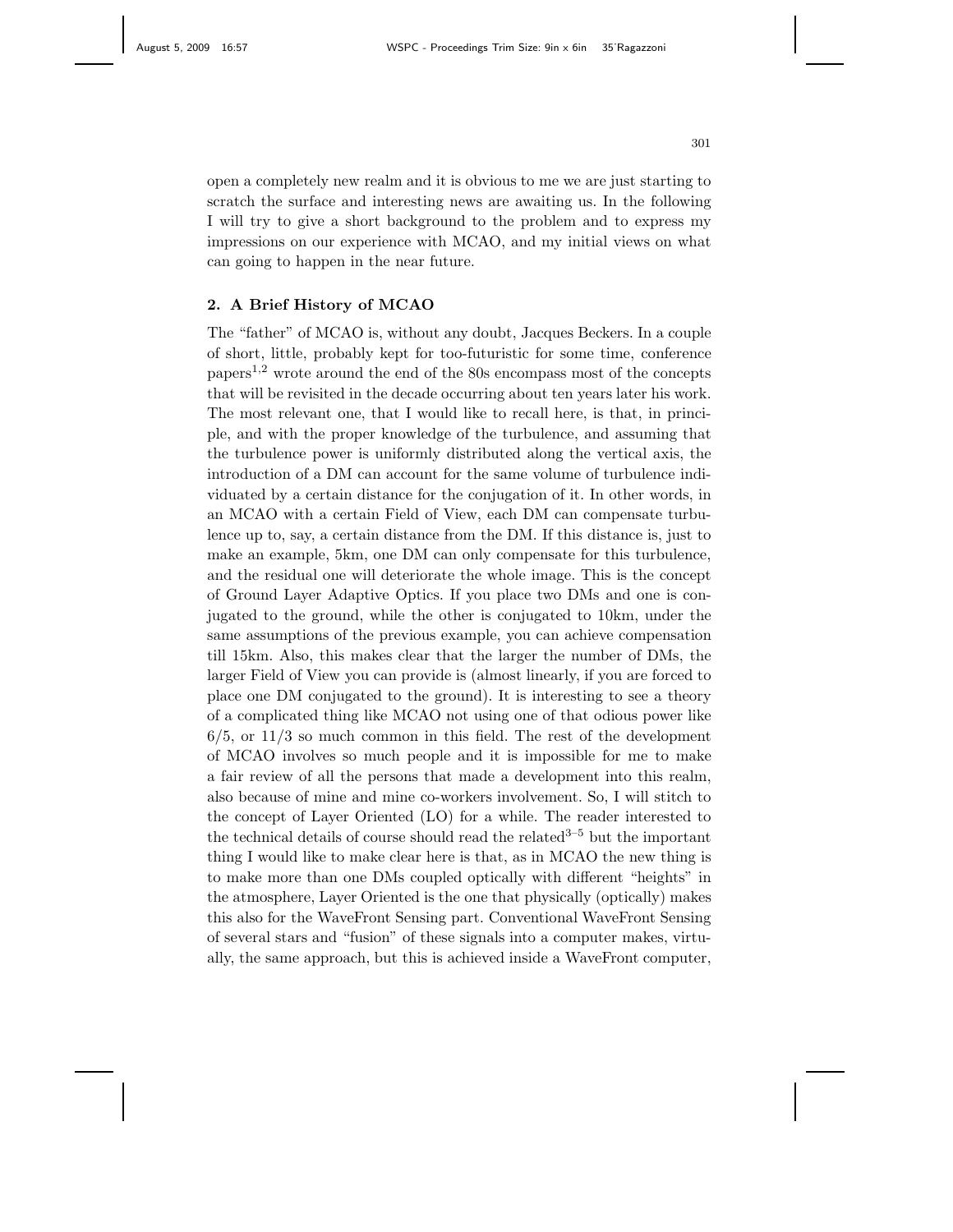with the advantages of flexibility and the disadvantages of Signal to Noise Ratios (just to mention a couple of things, and not the less controversial, or at least the ones for which, depending upon the type of sensing, coupling, or algorithm, things can dramatically change). In my poor and maybe isolated opinion, moreover, simulations, in the realm of MCAO, becomes more and more difficult or, better, the results from simulations are increasingly more difficult to interpret, just because of the massively augmented degree of freedom of the problem. This means, just to be a little more explicit, that the number of assumptions one have to make are much more, and that, as for a journalist writing a piece on politics, choosing this or that assumption, model, distribution, number and/or position of stars, explicit or implicit assumptions, the results can be made to vary in a rather large span of figures. It can happen that, based on a (detailed) couples of simulations based on a long chain of (realistic) assumptions, a result is obtained and that, also for some sociological behavior of the Astronomical community, a certain result is given for granted or for "typical" while, maybe this is not the case. As this paper is dealing with "my" experience on dealing with turbulence in MCAO I can say we spent a lot of time and efforts into developing a simulation code using real stars distribution as actually observed in the sky using input catalogues as we were interested into assessing the sky coverage of this and that technique. Then all of these figures can be varied by factors of "several" just because of assumptions on turbulence, or on the spectral sensitivity of detectors, and a lot of other factors, making the efforts to refine the "second digit" almost useless. Anyway, given I was outlining my personal view on the development of MCAO I think a good series of event happens at the turn of the century (wow... I always wanted to write a phrase like that...) with basically two projects taking place: namely MAD at European Southern Observatory (ESO) and the MCAO at GEM-INI. It is remarkable, in that time, the first open-loop measurements on the sky,<sup>6</sup> made with the TNG telescope from the Canary Island sky, using an asterism suggested as a nice gem to observe in an eyepiece of an amateur astronomer's telescope in the magazine "Sky and Telescope". This piece, have shown for the first time with direct hand-on measurement in the sky, that MCAO was possible. Not that really anyone working into it doubted, but still it has been an useful thing to push toward the situation of today. The two projects I mention developed under completely different paths. ESO developed a MCAO Demonstrator (that explain the MAD acronym) that turned to reality through the efforts of Enrico Marchetti and  $co$ -workers,<sup>7</sup> while the GEMINI system<sup>8</sup> run under the visions of Francois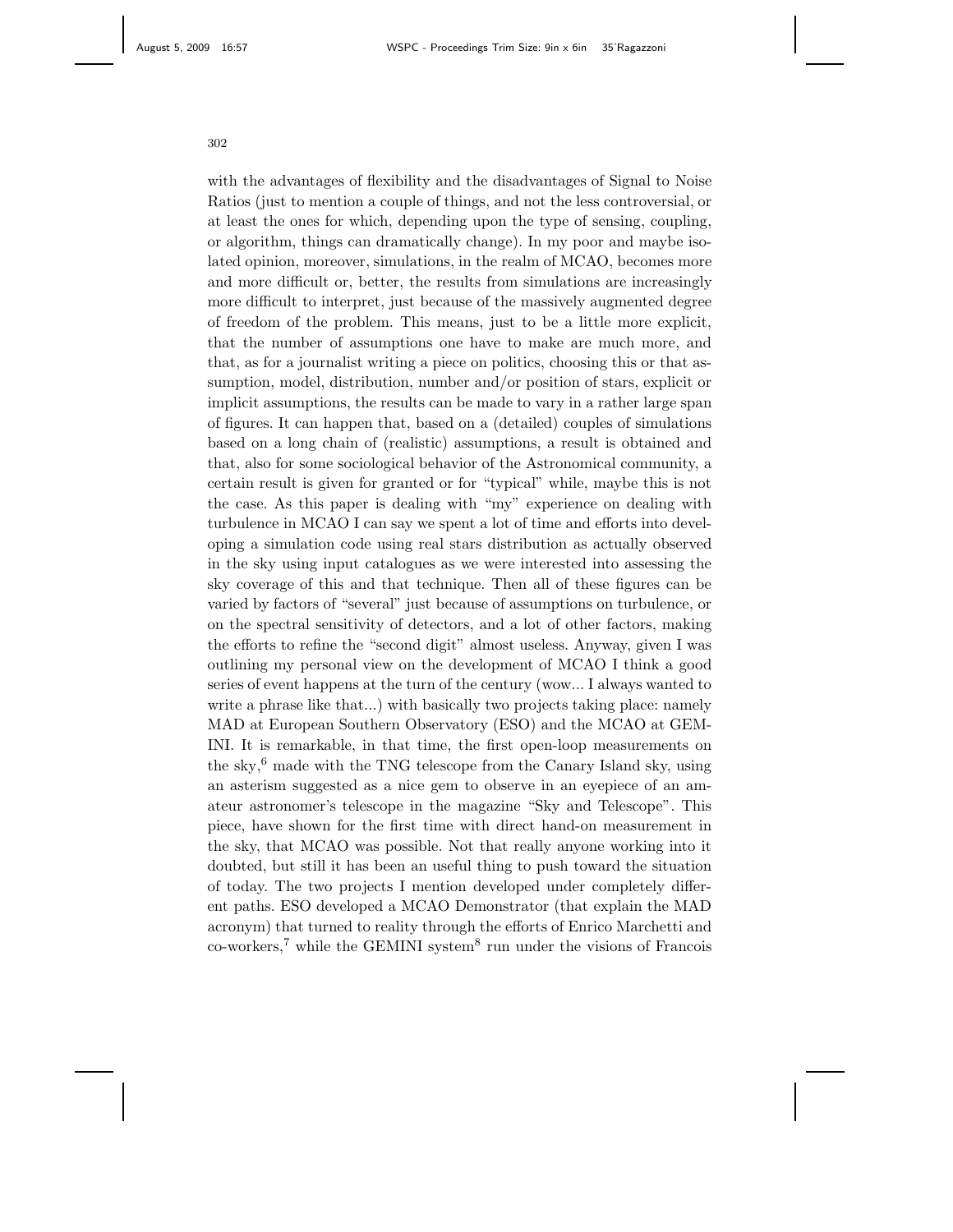Rigaut and, at least for most of its initial phase, Brent Ellerbroek. MAD was supposed to be without any specific dedication to achieving this or that limiting magnitude or sky coverage, and was supposed to be used for purely technical purpose with no science in mind at all. I vividly recall a discussion in which I was the only one claiming we should focus, at least partially on making science with it. As usually happens in life, then it turned out that science becomes the main focus of ESO on MAD and in fact most of its impact on the Astronomical community is surely depending upon this. So, in fact, I made an implicit step in my narration and we arrived to nowadays where MAD has been successfully used on the sky several times.<sup>9</sup> The Layer-Oriented wavefront sensing has been operated on the sky as well, although in a completely independent run.<sup>10</sup> I still think Layer Oriented is a more efficient and "cheaper" (for example in terms of number of pixels to be used in the wavefront sensor) that the conventional sensing of individual stars, but I do not want to take this opportunity to stress this even more here.

## **3. MCAO (LO), Finally on the Sky**

And so, after almost twenty years after the "vision" of Jacques Beckers and seven years after having got proof that MCAO was doable on a night telescope we had a run of nine contiguous night with the Layer oriented (LO) wavefront sensor onboard MAD. The first three nights were devoted to technical assessment of the performance on the sky. Efforts to make this useful to science as well as by product failed as it was required to use narrow-band filters only in order to avoid troubles in the determination of the Strehl in the observed field. So, the total number of useful night for science purposes is actually six. We observed targets ranging from pulsars around isolated stars,<sup>11</sup> to Globular Clusters,<sup>12</sup> to extragalactic objects like nearby dwarf galaxies,<sup>13</sup> BL-Lac, high-z galaxies, QSOs and their jets. In most of these cases we get data useful enough to produce a peer-reviewed scientific paper. No one wants to compare these efforts, produced by a handful of volunteer, with respect to the European-wide efforts made in three runs by ESO to furthermore exploit the capabilities of MAD. The important point here, is just one, and common: MCAO works, and it can produce science at the forefront of knowledge. It offers an unprecedent quality over a relatively large Field of View and, given that at NIR wavelength the diffraction limited size matches the one of HST, I have finally see combined images HST (visible) with MAD (NIR) in which the comparison between the two is not clearly in favor of the space telescope. It is remarkable that the ratio in size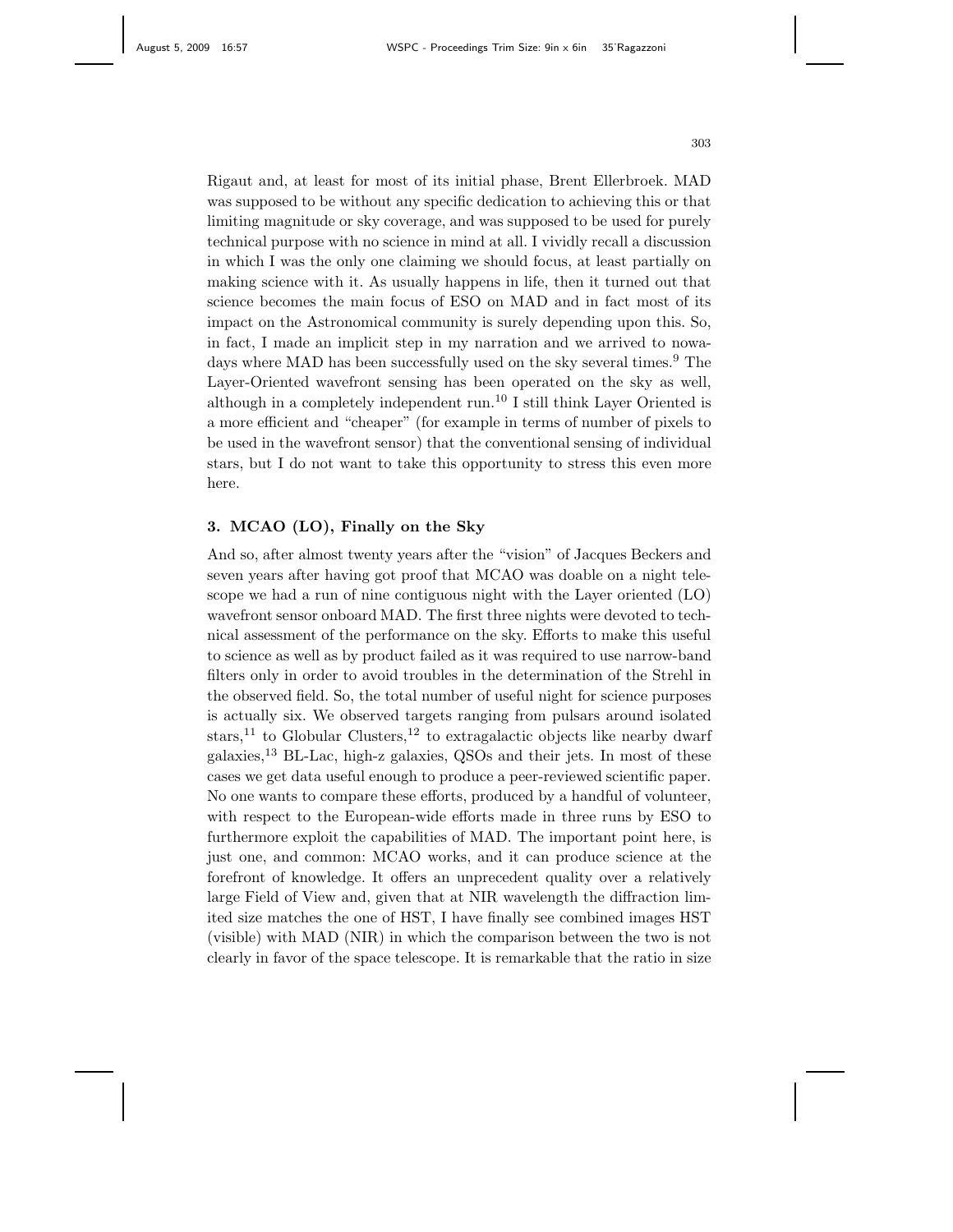of HST with the VLT is so close of the one of JWST with next generation ELTs. Instead, I would like to focus on different aspects. For example, again, as in the beginning of this paper I just mention that adding a further variable the judgment and assessment of an MCAO system becomes more depending upon different assumptions, the same can be said for science capability. There has been endless discussions and an uncountable number of documents in which it is stressed that one imperative for MCAO is uniformity of the quality. In spite of this, I have seen exceptional, outstanding published results obtained with PSFs whose Strehl varies of a large factor over the Field of View of the camera. Also, the quality of the results are still very depending upon the initial turbulence conditions. And, finally, and maybe the most important thing, I still believe it is questionable if the results of the run, or of any run, of MAD in the sky can be used to make a definitive assessment of the sky coverage attainable with solely Natural Guide Stars. Any answer, in fact, will be plagues upon the assumption of the condition of the turbulence in the nights when the run actually took place. Why such a crude statement??? If the result of an Adaptive Optics system would solely depends upon, say, the seeing, you could "place" the result of the MCAO-MAD run in the context of the (well) known statistic of achievable seeing. So that if you get tantalizing results into night of exceptionally good seeing you could question its usefulness, while if the same results are obtained into night of poor or average, in statistical sense, seeing, you can place a big crown on such a technique. However, as I mentioned earlier, this is not so simple for MCAO as the number of variables in the game are much larger. Some of them are simply not known, and some are not used in that particular MCAO experiment. I mention sometime the Taylor hypothesis and clearly if one would be in the position to use it to "integrate" for a much longer exposure time the wavefront sensing measurement (please note that there is no mention of the word "prediction" in such a statement) the limiting magnitude can be conveniently augmented. In principle, the only limit to this is given, eventually, by the ratio of the size of the telescope diameter with the Frieds parameter of the focused layer, a number that could easily exceeds one order of magnitude. MAD uses solely Natural Guide Stars (NGS), so that all the technical and fundamental troubles affecting Laser Guide Stars (LGS) are ignored implicitly. However the other MCAO instrument that is going to see the light in the sky soon, the MCAO system at GEMINI, heavily rely on these artificial references. In this moment I can only states that it will be extremely interesting to see the classes of results and of performances that will be obtained. For the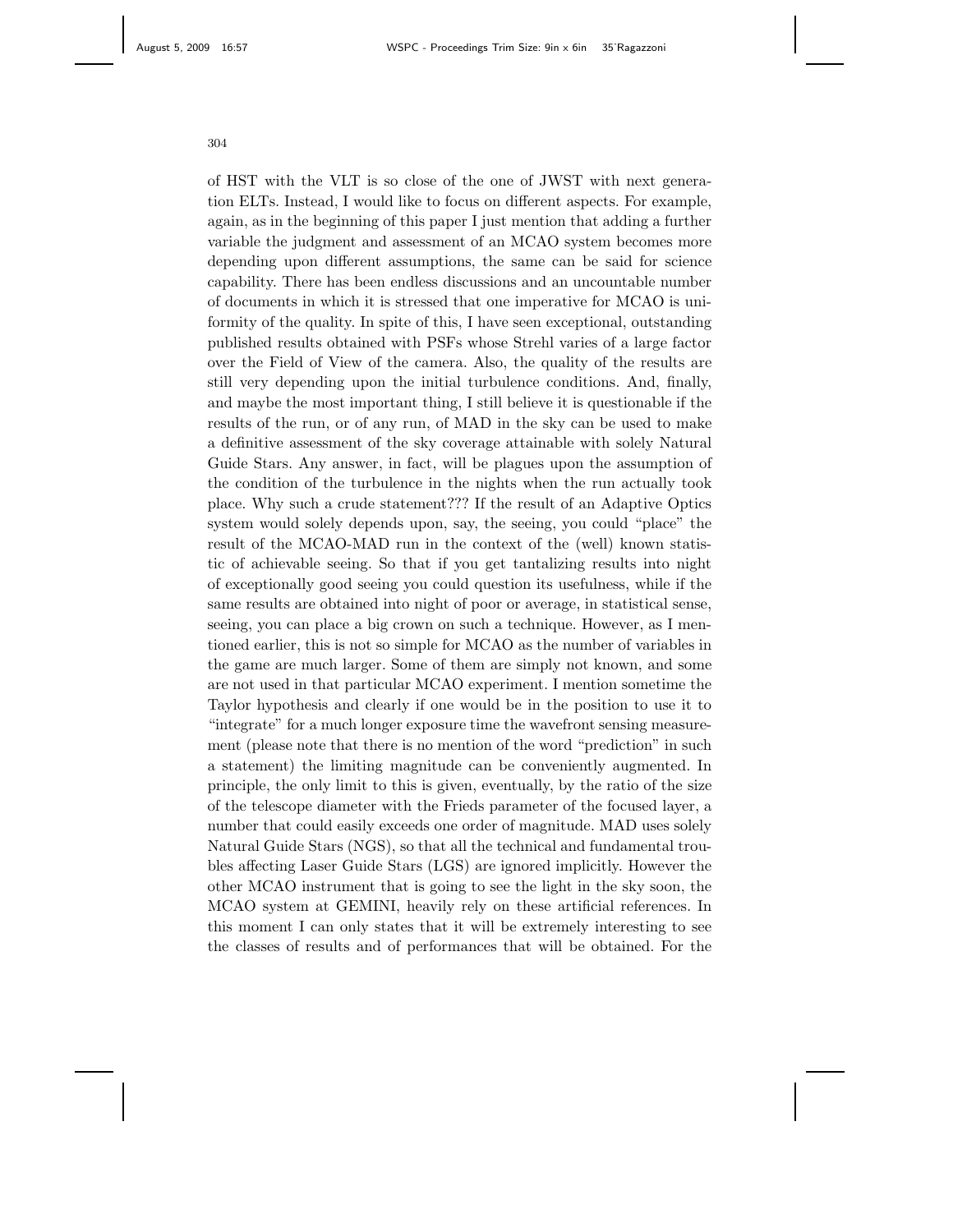moment, as I have been generally optimist about the usability of NGSs instead of LGSs, it can only be seen as suspicious the statement I am doing, that among the three 8m class telescopes where LGSs are routinely usable, the results and the efficiency have been widely different. A subtle indication that, furthermore, the realm of variables playing in this difficult game is even more large, in spite of the common thought that LGSs will make the use of MCAO more uniform and seamless. It is worthless to say that we are all looking forward to see the outcome of the GEMINI system in the very near future.



Fig. 1. A sketch of the MAD-LO "optical design", about 1999.

#### **References**

- 1. J. M. Beckers, Detailed compensation of atmospheric seeing using multiconjugate adaptive optics, in *Active Telescope Systems*, 1989.
- 2. J. M. Beckers, Increasing the size of the isoplanatic patch with multiconjugate adaptive optics, in *ESO Conference on Very Large Telescopes and their Instrumentation*, Octtober 1988.
- 3. R. Ragazzoni, Adaptive optics for giant telescopes: NGS vs. LGS, in *Proceedings of the Backaskog workshop on extremely large telescopes*, 2000.